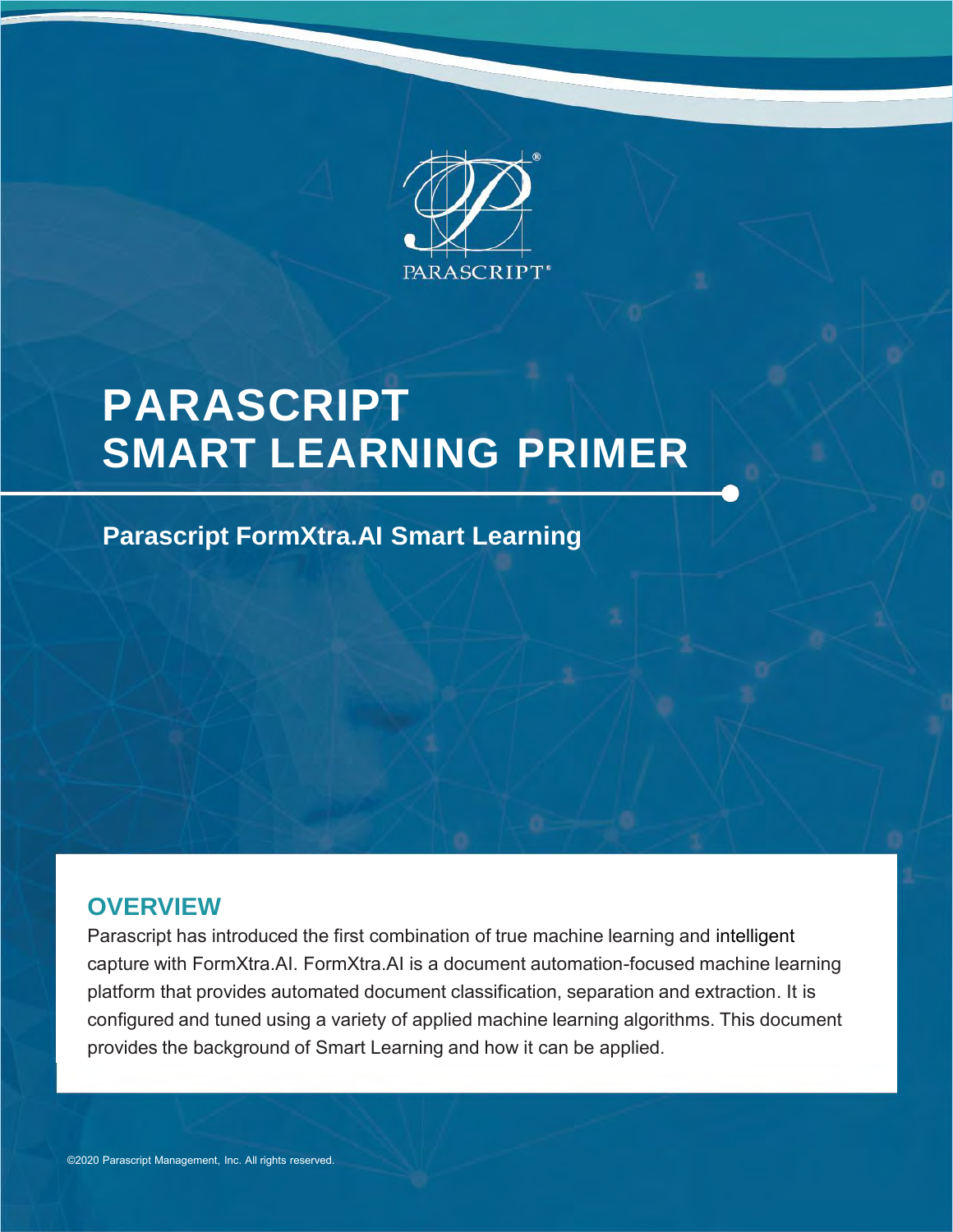## **Artificial Intelligence: Traditional AI versus Machine Learning AI**

Much has been made over artificial intelligence in the general media and within the technology solution marketplace. Artificial intelligence is being applied to everything, butthere are few details regarding what types of AI are used or how they actually work to benefit the user.

Most AI software in-place today is still of the "expert systems" form where developers encode rules based upon subject matter expertise in order to automate specific activities. As one would expect, encoding expertise into a software application can be time-consuming and result in brittle models that only work when expected inputs are encountered with little flexibility.

This problem of excessive effort and brittleness has led to an increased interest in using machine learning algorithms to create rules automatically that are more adaptive and forgiving. Whether the underlying algorithms are Bayesian or neural network-oriented is not the main focus. Automation of work—using a system that can *learn* and *adapt* — is the promise of true machine learning systems.

The primary way to discern between the two major types of AI—traditional expert system versus machine learning—is the manner in which the system is configured.



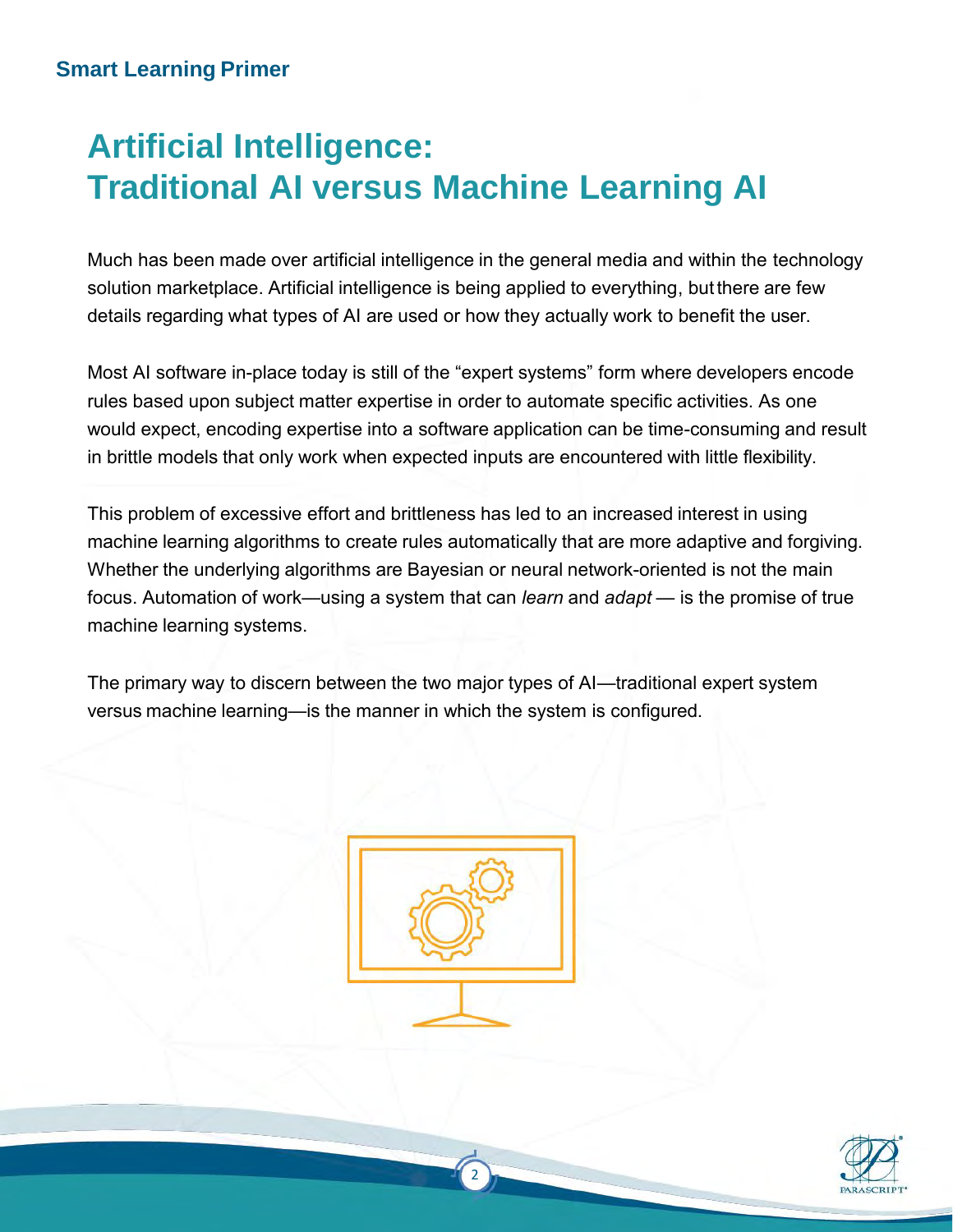## **Artificial Intelligence: Traditional AI vs. Machine Learning AI**

Expert systems often use a learn-by-example model where users provide specific instructions in their day-to-day activities. Or, they employ a GUI-based rule-building capability. Or, these two are combined. The result is a gradual building of a knowledgebase of rules that are used to automate work.

Machine learning systems, on the other hand, focus on input data called *ground truth data.* Ground truth data is simply tagged data that provides the *answer key*. For example, it could be a labeled set of pictures containing a cat, along with labeled pictures not containing a cat. The machine learning system uses this base level of input data to identify key features of the *pictures with cats* that are not present in the *pictures without cats* in order to develop a model of how to identify cats.

Machine learning systems need a lot of ground truth data. Unlike expert systems, which use the knowledge of humans to encode rules, machine learning algorithms are hungry for data to develop this knowledge on their own. Deep learning neural networks are the most data hungry. They often require hundreds of thousands to several million samples to create models that deliver reliable results.

While there is effort in curating a sizable sample set, the benefit is a model that trains itself faster and more-reliably than an alternative expert system rules-based model. Machine learning systems can identify and associate key patterns that humans cannot accomplish. Even more importantly, once a trained machine learning system is put into production, it can continue to learn and adapt. A rules-based system cannot without active human participation. Some rules-based systems have implemented learn-by-example in a production environment to try to overcome this deficiency, but this introduces potential human errors and more cumbersome workflows.



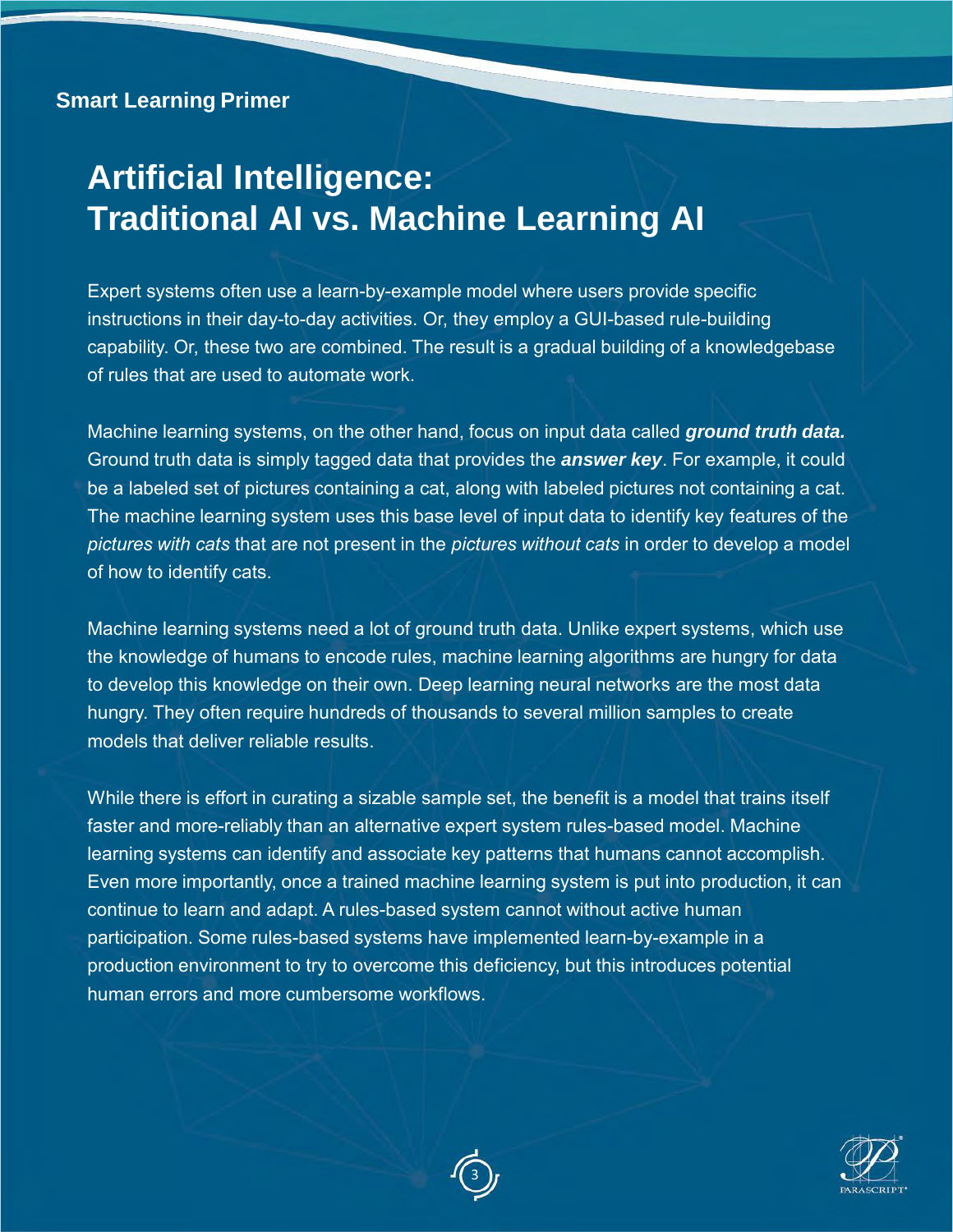### **What is Smart Learning? Smart Learning Primer**

Smart Learning takes a machine learning approach to configuring and maintaining intelligent capture. This includes common tasks such as image clean-up and preprocessing or *image perfection*, document classification, document separation and data extraction.

The distinction between Smart Learning and general machine learning platforms is that Smart Learning is purpose-built for document-based information. It includes a significant amount of human-based knowledge about documents and specific document-oriented tasks encoded into the system in addition to applied machine learning algorithms. Rather than rely on a single machine learning technique such as Deep Learning, Smart Learning uses different algorithms, each selected based on its ability to learn and perform a specific task, such as locate a randomly-placed Total Amount field on a purchase order. In all, several dozen pre-trained machine learning algorithms are used for different tasks, each chosen for their precision.

This approach minimizes the ground truth data required to build reliable models and ensures that results are comprehensive and optimized for accuracy. Whereas a general purpose machine learning platform might require 100,000 or more document samples and a significant amount of configuration, Smart Learning only requires a few hundred to a few thousand samples to produce results in hours that are similar to what can be accomplished with a rules-based system and rules-based systems, which take hundreds of hours to configure.

Smart Learning also includes automated performance management. If a machine learning system is allowed to adapt based on dynamic, ongoing data, there is always a risk that the data used will adversely impact performance. However, with Smart Learning, data is collected and analyzed to ensure that it is the proper quality. It then uses this data to adjust, optimize and adapt, comparing results with previous configurations. This function automatically configures output in your system so that data is only *accepted* if it is statistically accurate, based upon your needs.



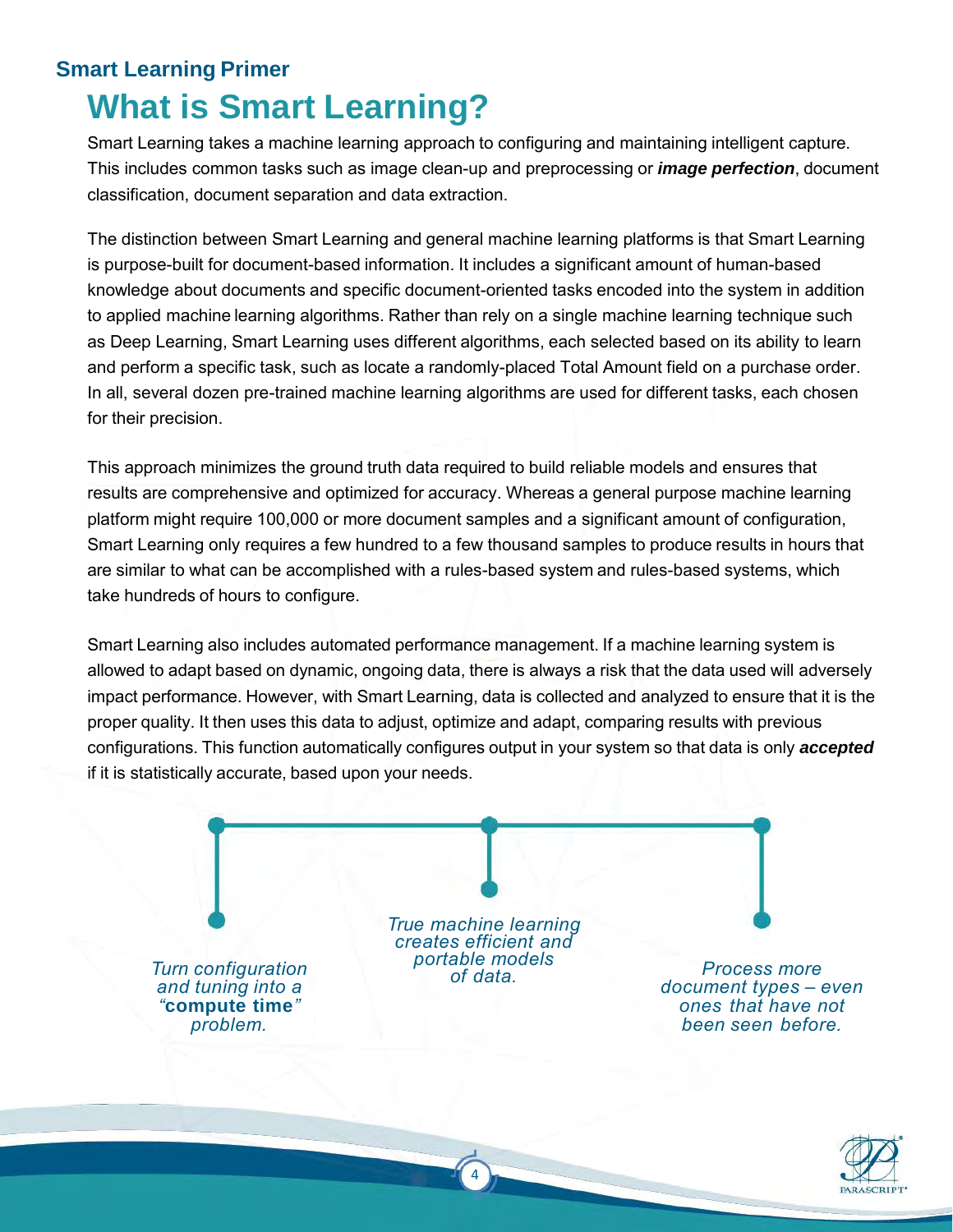### **What are the benefits of Smart Learning?**

Intelligent Capture is like no other business solution in that the primary value is in achieving a high rate of *unattended* automation. This type of automation requires a high degree of reliable accuracy along with the ability to apply automation to a variety of document types.

While most other business solutions can provide value through automation of tasks or enabling more efficient processes, few business solutions are so dependent upon automated accuracy. Once in production, results from intelligent capture will often "*drift*" due to changes in production documents including document types, types of data, locations of data and if documents are scanned, image quality.

Unfortunately, the reality of today's intelligent capture solutions is that it takes a lot of time and expertise to create and maintain a reliable and accurate system. This imposes a significant amount of upfront costs both in terms of time required and skilled staff.

Smart Learning enables the delivery and management of highly-tuned systems without the requisite costs associated with initial configuration and ongoing management. There is no need to train a developer to create rules.

With Smart Learning, you only need to provide tagged data and the system does the rest. Smart learning software automatically analyzes each document and page to create models that can reliably optimize image quality, classify and separate documents, and locate and extract needed data. The result is a model that is optimized to your documents and outputs data that meets your stringent accuracy requirements to enable true straight-through processing of data.

Once in production, there is no need to spend time analyzing and correcting rules. Smart Learning software adjusts and tunes itself in the background by automatically collecting and curating production data. What's more, the learned models are completely portable and can be used on other projects with similar document types and requirements.



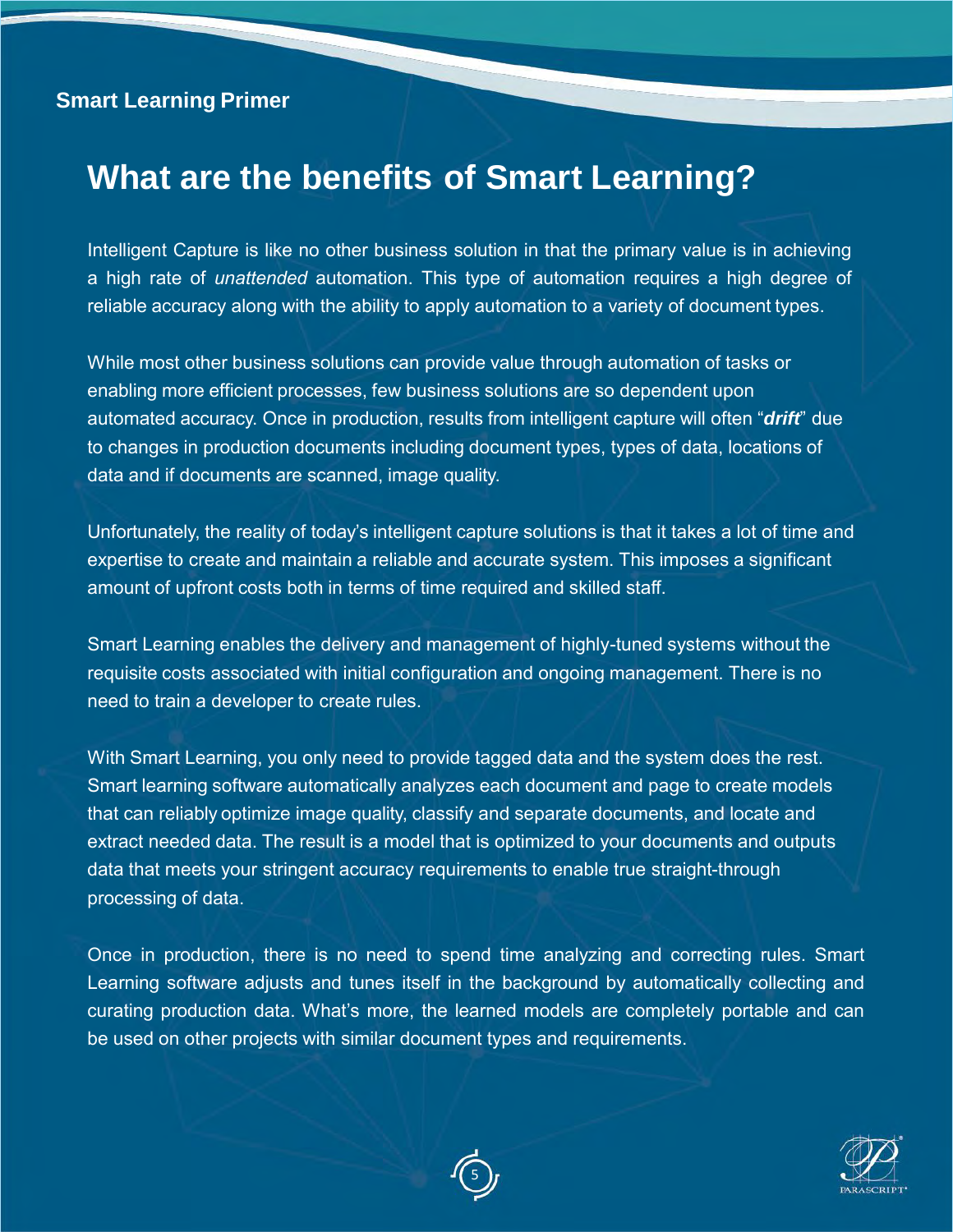# **What are Appropriate Applications for Smart Learning?**

While Smart learning takes your tagged samples and creates fully-tuned models, there are some use cases that make sense over others. There are areas where Smart Learning excels. These include document types where there are a significant variety of layouts or formats such as invoices, remittances, purchase orders, explanation of benefits and bills of lading. These types of documents are typically referred to as "*semi-structured.*" The data is often similar, but the labels and placement of this data can vary widely in semi-structured documents. Rather than have developers analyze samples and create rules, Smart Learning intelligently and quickly creates reliable models.

Structured forms can also benefit from smart learning. However, if you have 30 or fewer forms, you can simply use FormXtra.AI's automatic configuration to discover and create the necessary fields. Using your blank forms, it automatically locates the fields, data types and field names, and creates the structured rules for them. For structured forms, strict zonebased configurations are typically more reliable than a machine learning approach especially for a smaller number of forms—because you can supply explicit rules. If you have many more forms

(some organizations have several hundred to hundreds), then Smart Learning is the obvious choice to automate processing for all of them since you can forego the arduous process of creating rules hundreds of times.



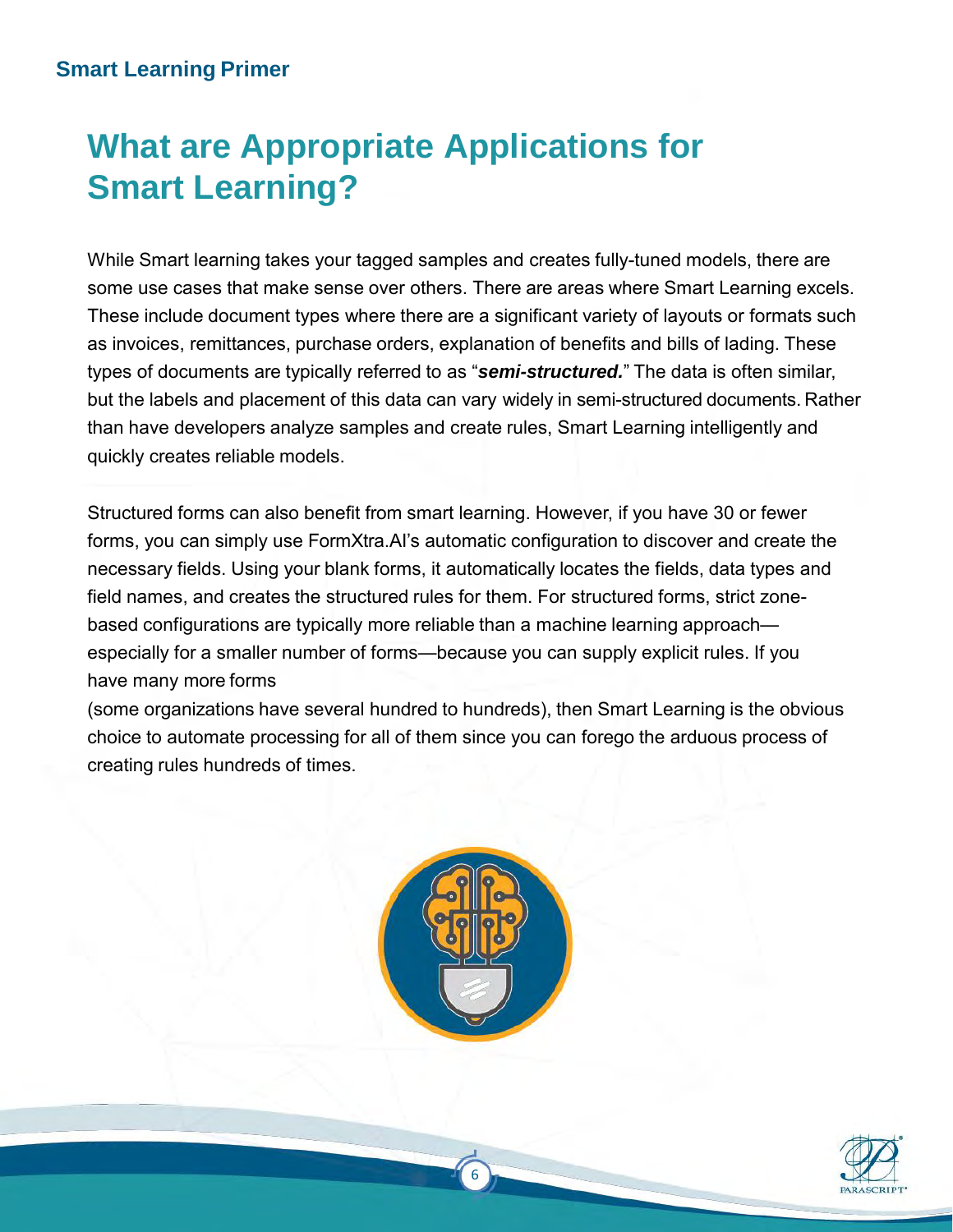### **What is Required for Smart Learning?**

**Data!** As discussed, this is specifically *ground truth data*. For document-oriented machine learning, ground truth data constitutes a representative sample set of documents along with the corresponding field data values for each document or page. Since Smart Learning is an applied machine learning approach for document-based data, you don't need as many samples as would be required from a generic machine learning platform. Parascript scientists have already imbued the platform with knowledge about document-oriented topics and features.

The required format is a comma-delimited file where the columns describe the generic field names and the rows represent the field values found on each page. Smart Learning does not need to know the actual field labels found on each document/page, only the values.





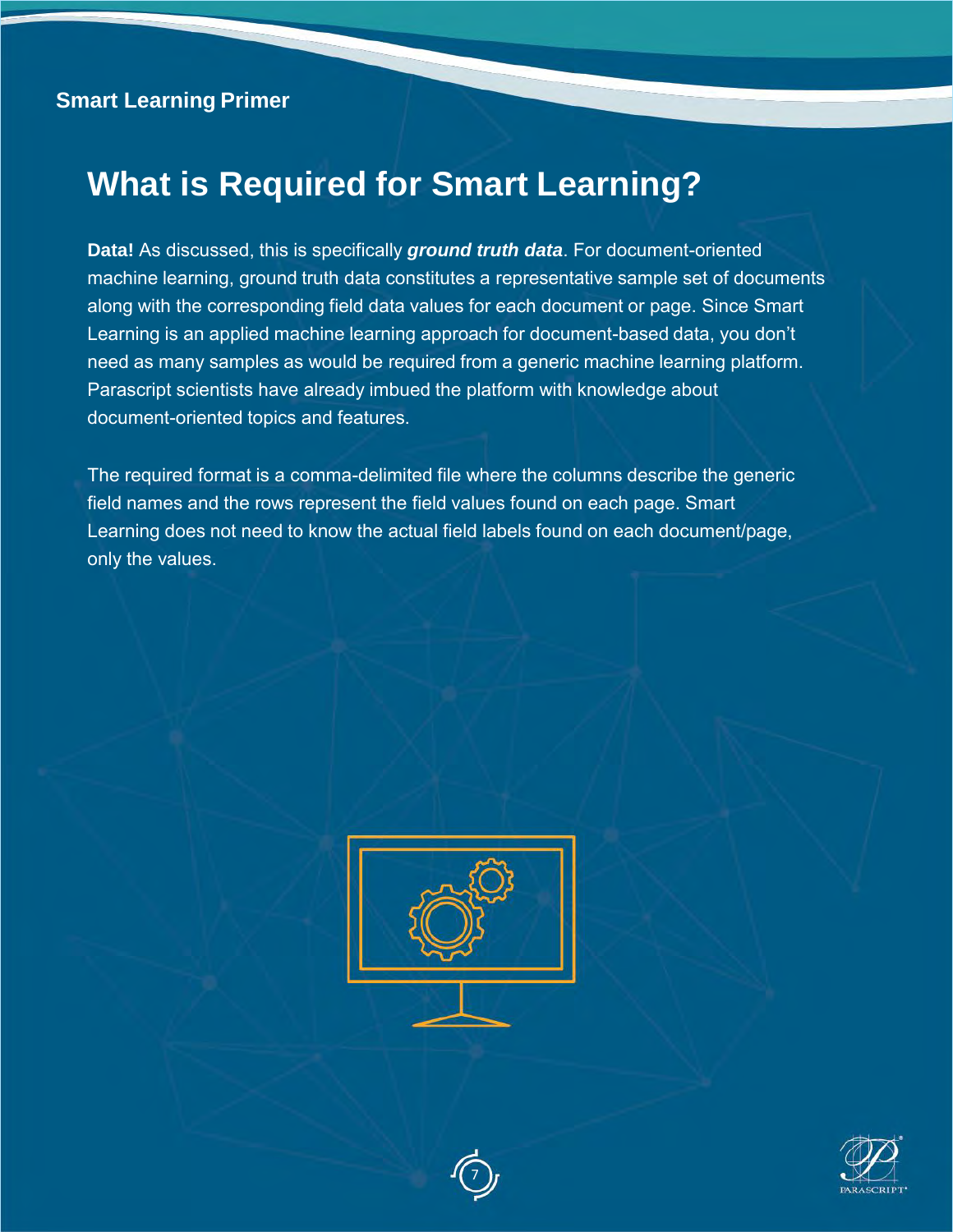# **Summary of Capabilities and Use Cases**

### **Smart Learning Capabilities**

| <b>Smart Image</b><br><b>Perfection</b>                                                                         | <b>Smart</b><br><b>Document</b><br><b>Classification</b>                                                          | <b>Smart</b><br><b>Variance</b><br><b>Detection</b>                                                                             | Smart Data<br><b>Extraction</b>                                                                                                          | <b>Smart</b><br><b>Measurement</b>                                                                                                |
|-----------------------------------------------------------------------------------------------------------------|-------------------------------------------------------------------------------------------------------------------|---------------------------------------------------------------------------------------------------------------------------------|------------------------------------------------------------------------------------------------------------------------------------------|-----------------------------------------------------------------------------------------------------------------------------------|
| Smart image<br>perfection<br>automatically applies<br>image correction<br>algorithms to ensure<br>good quality. | Smart document<br>classifiers support<br>every document type<br>from text-heavy to<br>documents with<br>pictures. | Smart variance<br>detection enables<br>grouping like<br>documents in order<br>to streamline data<br>location and<br>extraction. | Smart document<br>analysis enables<br>creation of data<br>element location<br>hypotheses to cover a<br>broad range of<br>document types. | Smart measurement<br>analyzes results and<br>refines the extraction<br>model presenting<br>improvement options<br>to admin roles. |

#### **Use Cases**

| <b>Invoices</b>                                                                                                                             | <b>Remittances</b>                                                          | <b>Purchase</b><br><b>Orders</b>                                                                                              | <b>Forms</b>                                                                                                                                       | <b>Receipts</b>                                                                                                                                                             | <b>Bills of</b><br>Lading                                                                                                                                    |
|---------------------------------------------------------------------------------------------------------------------------------------------|-----------------------------------------------------------------------------|-------------------------------------------------------------------------------------------------------------------------------|----------------------------------------------------------------------------------------------------------------------------------------------------|-----------------------------------------------------------------------------------------------------------------------------------------------------------------------------|--------------------------------------------------------------------------------------------------------------------------------------------------------------|
| US and foreign<br>invoices where<br>header-footer<br>data is needed.<br>Line items are<br>supported for<br>single-page<br>invoice variants. | US and foreign<br>remittance<br>advice for both<br>retail and<br>wholesale. | US and foreign<br>purchase orders<br>for header-footer<br>data. Line items<br>are supported for<br>single-page PO<br>variants | Ideal for when<br>the number of<br>structured form<br>forms exceeds 30<br>which makes<br>initial<br>configuration and<br>maintenance a<br>problem. | US and foreign<br>retail receipts for<br>data including<br>date, vendor, and<br>total amount.<br>Data without<br>labels such as<br>items purchased<br>are not<br>supported. | US and foreign<br>bills where there<br>is a high degree<br>of variance for<br>data such as<br>addressee,<br>account number,<br>address, dates,<br>and phone. |